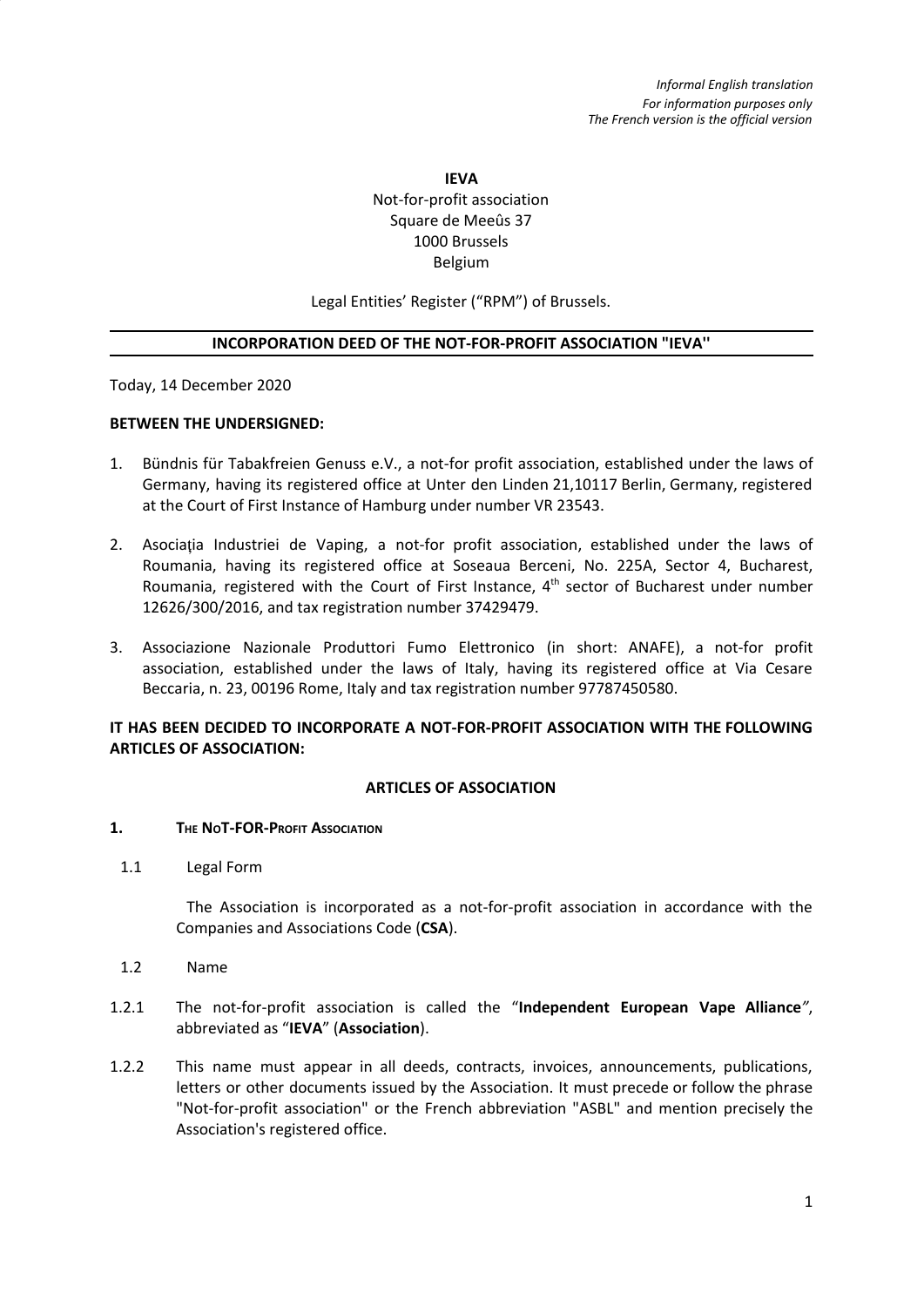- 1.3 The registered office of the Association is situated in the Brussels Region.
- 1.4 Duration

The Association has been established for an indefinite period.

# **2. PURPOSE AND OBJECT**

The charitable purpose of the Association is to promote the professional, economic, legal and commercial interests of its Members (as defined hereafter) and their affiliates, in particular through education and instruction, external representation of the profession, preservation of the reputation of the profession in the eyes of the public, and through the promotion of a proper legal framework for "electronic cigarettes" or "e-cigarettes", as well as "liquids" or refill containers for e-cigarettes and "accessories" for e-cigarettes in the European Union, in order to guarantee the protection of children and adolescents' health, as well as quality, safety and durability of such devices for its adult users.

In order to achieve this charitable purpose, the Association will mainly pursue the following different activities:

- provide assistance, on the basis of well-founded information, to legislative and executive policy-makers taking resolutions;
- create and maintain a vast collection of information for policy-makers, scientists, organisations, journalists and interested users;
- inform and educate the public about e-cigarettes and e-liquids, and perform objective risk assessment of these products; and
- promote the provision of adequate information to the consumer.

In addition to the above-mentioned activities, the Association may develop all activities that contribute directly or indirectly to the achievement of its charitable purpose.

The Association may not distribute or provide, directly or indirectly, any financial benefit to its founders, Members, Executive Board members or any other person except if the distribution is a means to achieve its charitable purpose.

## **3. CATEGORIES OF MEMBERS**

- 3.1 The Association is composed of five (5) categories of members (jointly **Members**):
	- (i) voting members (**Voting Members**);
	- (ii) double voting members (**Double Voting Members**);
	- (iii) international distributor members (**International Distributor Members**);
	- (iv) honorary members (**Honorary Members**); and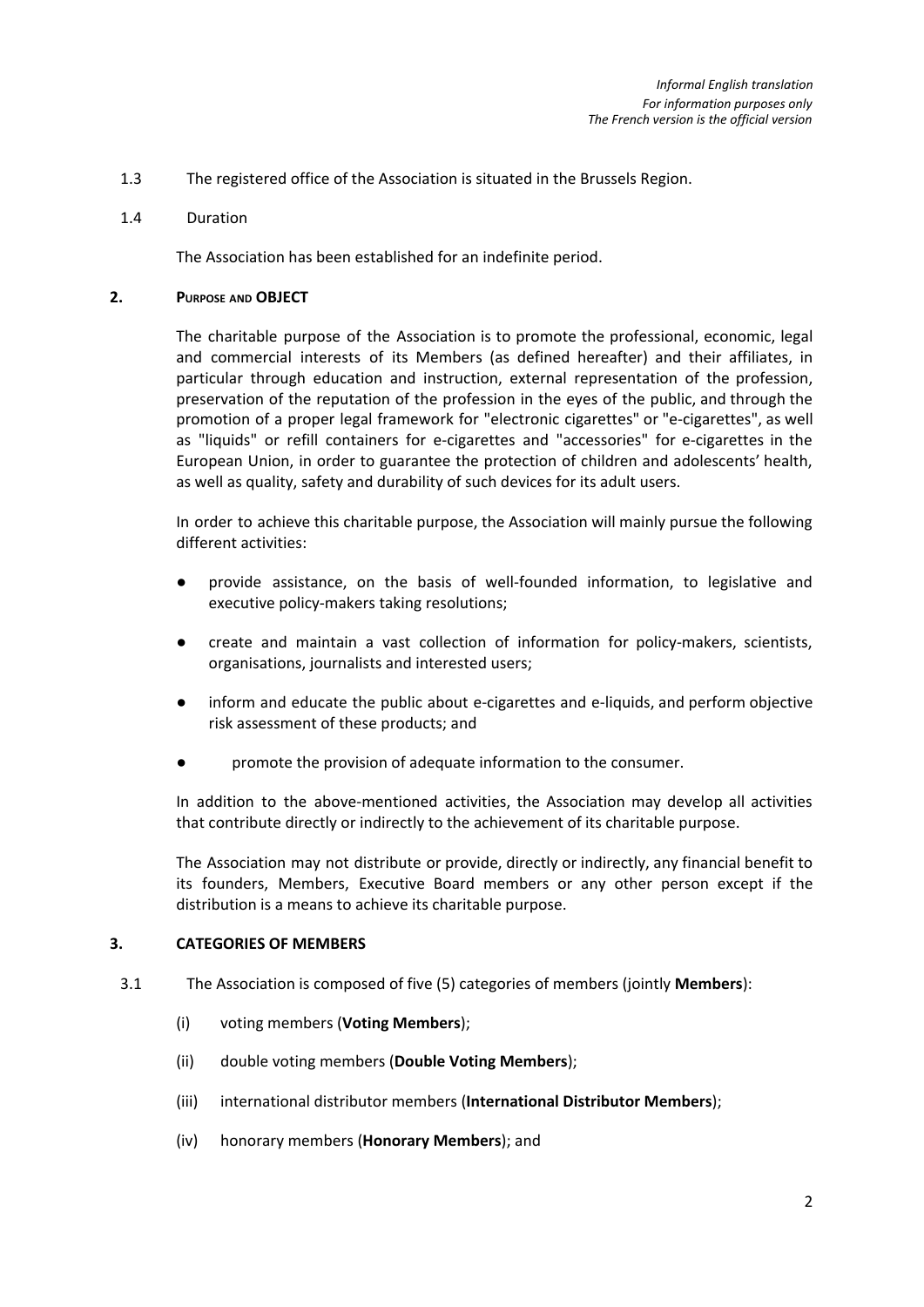- (v) supporting members (**Supporting Members**).
- 3.2 The founders are the first Members, and they are Double Voting Members.
- 3.3 Effective Members
- 3.3.1 Voting Members, Double Voting Members and International Distributor Members are referred to as **Effective Members**. Only Effective Members (i) enjoy all the rights under the CSA and the Articles of Association and (ii) have voting rights at the General Meeting.
- 3.3.2 Voting Members have one (1) vote each, Double Voting Members and International Distributor Members have two (2) votes each. Given the economic/business capacity of International Distributor Members, these Members pay higher annual membership fees and levies than the annual membership fees and levies that apply to Double Voting Members.
	- 3.4 Other Members
- 3.4.1 Honorary Members and Supporting Members are jointly referred to as **Other Members**. Other Members have only the rights and obligations granted to them by the Articles of Association or, if applicable, by the Association's internal regulations.
- 3.4.2 Honorary Members are Members who are given an honorary title because of their specific expertise, affinity, or reputation in the electronic cigarette sector. This title is given by unanimous decision of the Executive Board (as defined hereafter). Honorary Members have no right to vote at the General Meeting and have no obligation to pay annual membership fees and levies. The conversion of an Effective Member into an Honorary Member requires the consent of the Member concerned.
- 3.4.3 Supporting Members are Members with no voting right at the General Meeting.
- 3.5 The number of Members is unlimited. The number of Effective Members may never be less than two (2).
- 3.6 The Executive Board will keep a register of Effective Members, which will be stored in accordance with Article 9:3 of the CSA.

## **4. MEMBERSHIP**

- 4.1 Any natural or legal person who carries out activities in fields related to the manufacture and sale of electronic cigarettes or who carries out scientific research in this field may become a Member.
- 4.2 These persons may not become Member:
	- (i) manufacturers of traditional tobacco products (*Big Tobacco*); and
	- (ii) legal persons that are under the control (according to its meaning in Article 1:14 of the CSA) of manufacturers of traditional tobacco products (*Big Tobacco*).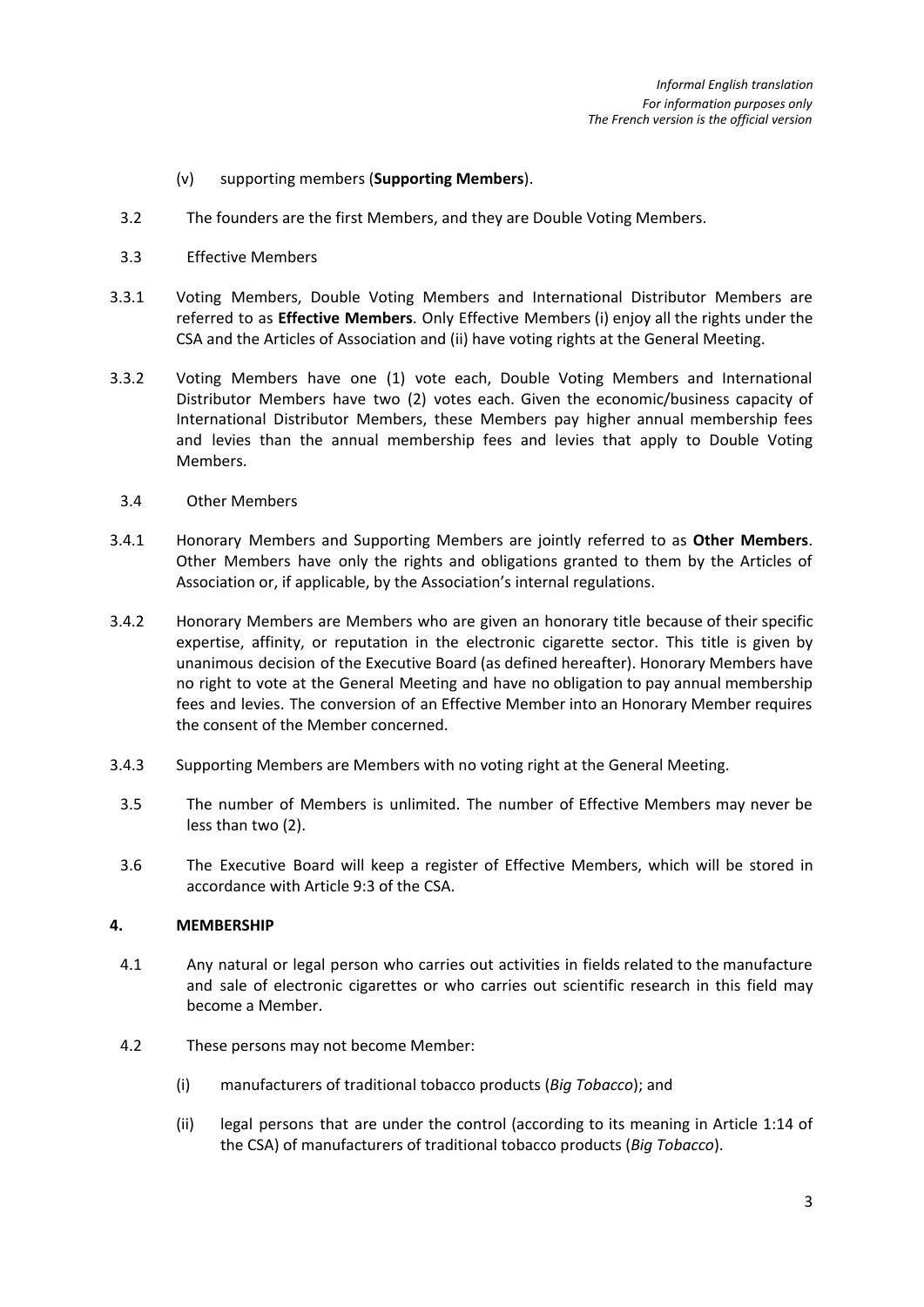- 4.3 A prerequisite for membership is a written application for admission, which must be sent to the Executive Board. The Executive Board, by simple majority decision, accepts or refuses the application at its discretion. The Executive Board is not required to justify its decision to reject the application for membership.
- 4.4 A Member has the right to submit a written request at any time to the Executive Board seeking for an upgrade of its membership. The Executive Board, by simple majority decision, accepts or refuses the request at its discretion, and it does not have to justify its decision.

### **5. TERMINATION OF MEMBERSHIP**

### 5.1 Principle

Membership ceases in the event of death of the natural person Member (or dissolution, if the Member is a legal entity), withdrawal or exclusion from the Association.

- 5.2 Withdrawal
- 5.2.1 Members may withdraw by giving a written two (2) months' notice to the Executive Board notifying their intention to withdraw.
- 5.2.2 The withdrawing Member must pay the full amount of the annual membership fees and the levies for the year in which the withdrawal occurs.
	- 5.3 Exclusion
- 5.3.1 Exclusion of an Effective Member
- 5.3.1.1 An Effective Member may be excluded if it acts against the interests of the Association.
- 5.3.1.2 The General Meeting decides on the exclusion of an Effective Member. This decision is made by two-thirds (2/3) majority in accordance with article 10.5.5.1. The General Meeting is convened by the Executive Board (or the statutory auditor, if there is one), and the agenda will include, in particular, the proposal to exclude the Effective Member in question, as well as the main reasons for this proposal for membership exclusion. The Effective Member in question is called to the General Meeting and must be heard prior to any resolution made by the General Meeting. If the Effective Member does not attend the General Meeting, it is presumed, except in the event of force majeure, that it has waived its right to defend itself before the General Meeting. After having presented its grounds of defence, it withdraws from the General Meeting and does not participate in the ensuing debate and the final resolution of the General Meeting.
- *5.3.1.3* The resolution of the General Meeting to exclude an Effective Member, which must contain the reasons for exclusion, is sent by email to the Effective Member concerned.
- 5.3.2 Exclusion of Other Members
- 5.3.2.1 Supporting Members may be excluded by resolution of the Executive Board by simple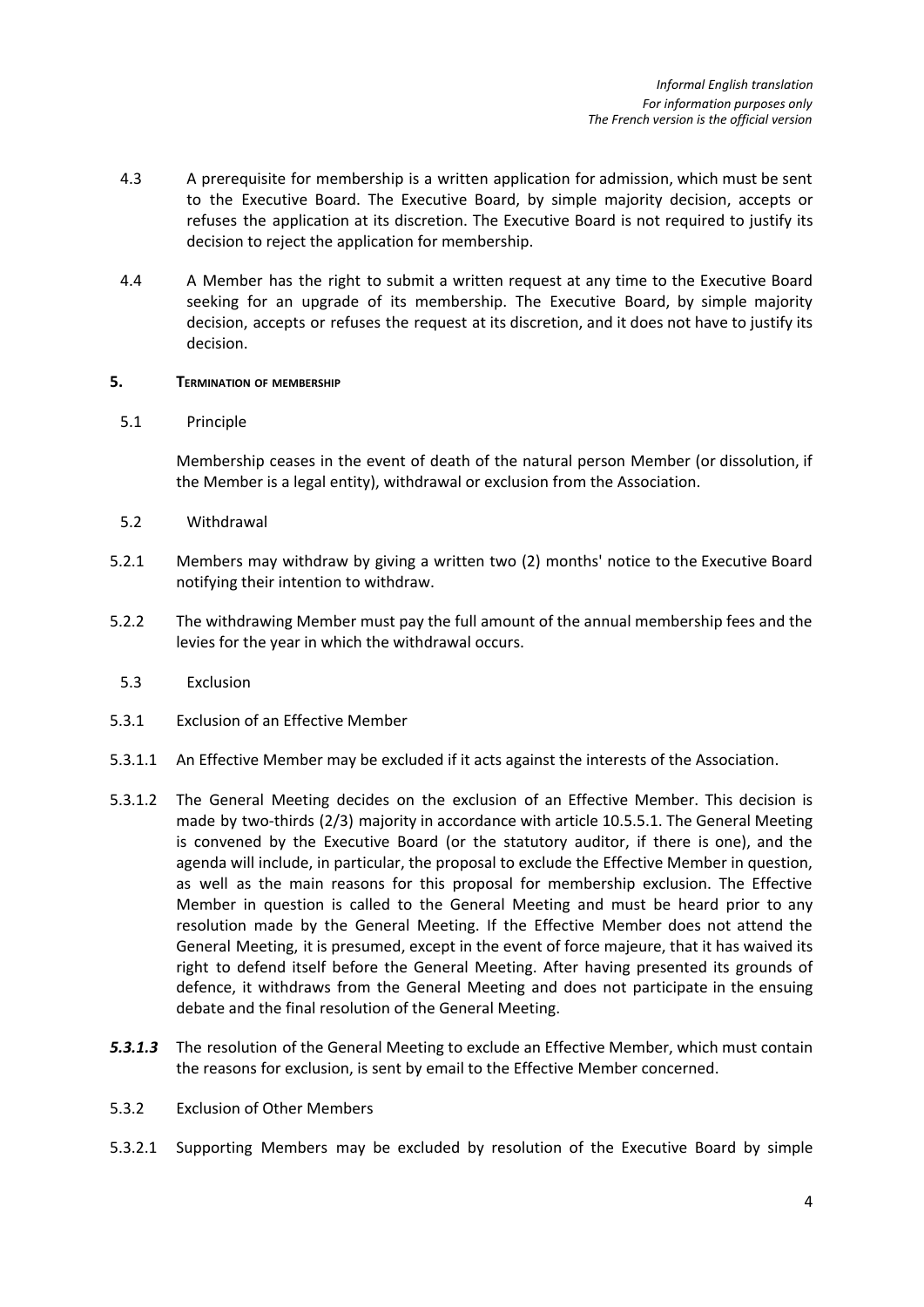majority decision.

- 5.3.2.2 Honorary Members may be excluded by the Executive Board by unanimous resolution.
- 5.3.2.3 The Other Member who might be excluded must be informed in advance by email sent by the Executive Board informing it of the reasons for which it might be excluded. The Other Member in question will be given the opportunity to defend itself before the Executive Board decides on its exclusion.
	- 5.4 Suspension
- 5.4.1 The person in charge of the daily management may prohibit a Member from participating in the activities and meetings of the Association until the Executive Board meeting or the General Meeting deciding on the exclusion if this Member is seriously causing harm to the interests of the Association or of its Members. The next meeting of the Executive Board (for Other Members) or the General Meeting (for Effective Members) will decide on the exclusion of that Member or will restore the rights of the Member in question.
- 5.4.2 Members must pay the relevant year's annual membership fees and levies by the due date indicated by the Executive Board. Failure to do so could lead to the Executive Board's issuance of a first payment reminder demanding payment of the outstanding amounts. If a Member does not pay the outstanding sums by the deadline indicated in the payment reminder, the Executive Board can suspend the rights of that Member (including the right to vote, if it concerns an Effective Members). The Executive Board's decision to suspend a Member is sent by email to the Member concerned. This decision mentions (i) the start date of the suspension and the deadline (**Term**) by when the Member must pay the overdue sums and (ii) that the Executive Board can conclude that the Member has withdrawn voluntarily as set out in clause 5.4.3 of the Articles of Association.
- 5.4.3 By simple majority resolution, the Executive Board can consider the Members who have not paid within the Term to have withdrawn voluntarily in accordance with Article 9:23, first paragraph of the CSA. The resolution affirming the withdrawal is sent to the Member concerned by email. This resolution is irrevocable.

## **6. ANNUAL MEMBERSHIP FEE AND LEVIES**

- 6.1 Principle
- 6.1.1 The amount of the annual membership fee that Members must pay to the Association and the due date are decided annually by resolution of the Executive Board within the limits (maximum amount) detailed in article 6.2 below.
- *6.1.2* The Executive Board may impose levies on the Members to finance special projects. Subject to the limits set out in article 6.2 below, the total amount of these levies may not exceed twenty percent (20%) of the annual membership fee, which is decided upon each year by the Executive Board.
	- 6.2 Maximum amount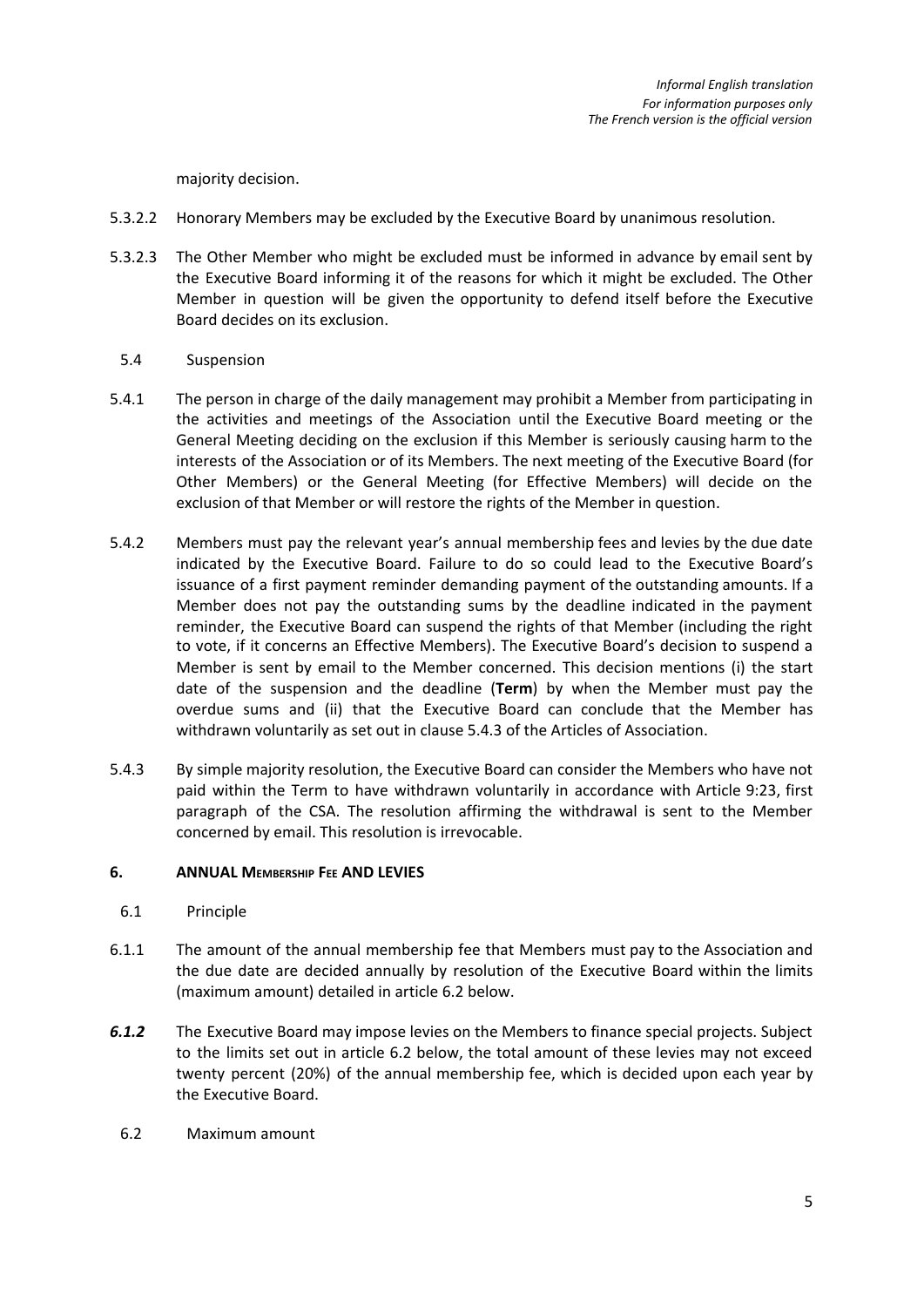- 6.2.1 For Voting Members, the annual membership fee and levies must not exceed fourteen thousand four hundred euros (EUR 14,400).
- 6.2.2 For Double Voting Members, the annual membership fee and levies must not exceed twenty-one thousand six hundred euros (EUR 21,600).
- 6.2.3 For International Distributor Members, the annual membership fee and levies must not exceed seventy-two thousand euros (EUR 72,000).
- 6.2.4 For Supporting Members, the annual membership fee and levies must not exceed seven thousand two hundred euros (EUR 7,200).
- 6.3 Honorary Members are exempt from paying the annual membership fee and levies.

#### **7. RIGHTS AND OBLIGATIONS OF MEMBERS**

- 7.1 Members have the right to use the facilities and property of the Association and to participate in events of the Association.
- 7.2 In the course of their work for the Association, Members must respect the directives issued by the Executive Board.
- 7.3 Communications between the Association and Members will be treated as confidential. In particular, information materials provided by the Association to Members are intended solely for their confidential use and may not be made available to third parties without the express consent of the Association. Breach of the obligations under this article will constitute an infringement of the interests of the Association within the meaning of article 5.3.1.1 above.

#### **8. BODIES**

The bodies of the Association are (i) the executive board (**Executive Board**) (ii) the general meeting of members (**General Meeting**), and (iii) the daily management body within the meaning of Article 9:10 CSA.

#### **9. EXECUTIVE BOARD**

- 9.1 Composition
- 9.1.1 The Executive Board is composed of at least three (3) and maximum five (5) Executive Board members. Nevertheless, if the Association has less than three (3) Effective Members, the Executive Board may be composed of two (2) Executive Board members. If a legal entity is appointed as an Executive Board member, then it must appoint a natural person as its permanent legal representative.
- 9.1.2 To be elected as an Executive Board member, a candidate must be an Effective Member or an employee or director of an Effective Member.
- 9.1.3 The General Meeting appoints the Executive Board members by resolution in accordance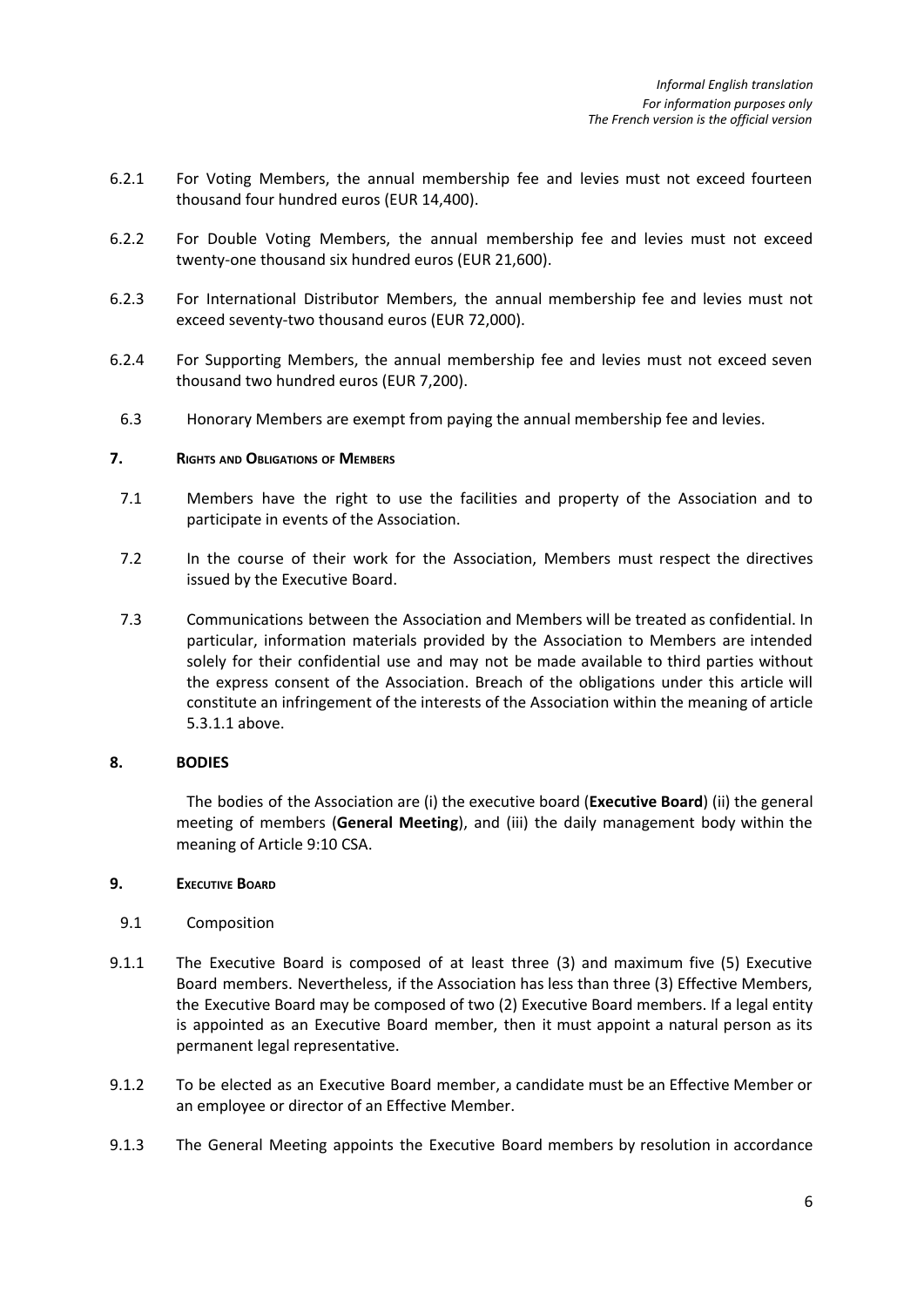with article 10.5.4.1. The term of office is three (3) years and ends on the date of the ordinary General Meeting held in the year in which the term of office ends, unless stipulated otherwise in the appointment resolution. The General Meeting will decide whether the Executive Board member's term of office will be remunerated.

- 9.1.4 An Executive Board member who wishes to resign must notify the Executive Board in writing of his or her resignation. An Executive Board member must be an Effective Member or an employee or director of an Effective Member. If an Executive Board member loses this status, he or she will have to resign as Executive Board member.
- 9.1.5 The General Meeting may terminate the term of office of any Executive Board member at any time, with immediate effect and without having to justify its termination decision by resolution in accordance with article 10.5.4.2.
- 9.1.6 A member of the Executive Board whose term of office expires will remain in office if the number of the Executive Board members falls below the minimum required by the applicable legal provisions or the Articles of Association, for as long as the General Meeting does not for whatever reason replace him or her.
- 9.1.7 If the office of one of the members of the Executive Board ceases during the term of office, the remaining members of the Executive Board have the right to co-opt a new member of the Executive Board in accordance with Article 9:6 of the CSA.
- 9.1.8 The General Meeting elects a chair, a vice-chair, and a treasurer among the members of the Executive Board by resolution in accordance with article 10.5.4.1.
- 9.2 Meetings of the Executive Board
- 9.2.1 The Executive Board will meet whenever the interests of the Association so require, upon convocation by the Chair of the Executive Board or, if he or she is unable to do so, by the Vice-Chair. The notice will be sent by e-mail seven (7) days before the meeting unless all Executive Board members waive this formality.
- 9.2.2 Meetings of the Executive Board may be held either physically or by telephone/videoconference.
- 9.2.3 The Executive Board may validly deliberate if more than half (1/2) of the Executive Board members are present or represented.
- 9.2.4 Except for the appointment of Honorary Members, which requires unanimity, the resolutions of the Executive Board are taken by a majority of the votes of the Executive Board members present or represented and, in the event of abstentions by one or more of them, by a majority of the other members. If there is a tie vote, the Chair will have a casting vote (or the Vice-Chair will have this vote if the Chair is absent) except if the Executive Board has only two members. In such scenario, proposal will be rejected if there is a tie.
- 9.2.5 The resolutions of the Executive Board may be taken by unanimous resolution of all the Executive Board members, expressed in writing, if the resolution does not concern the exclusion of an Other Member.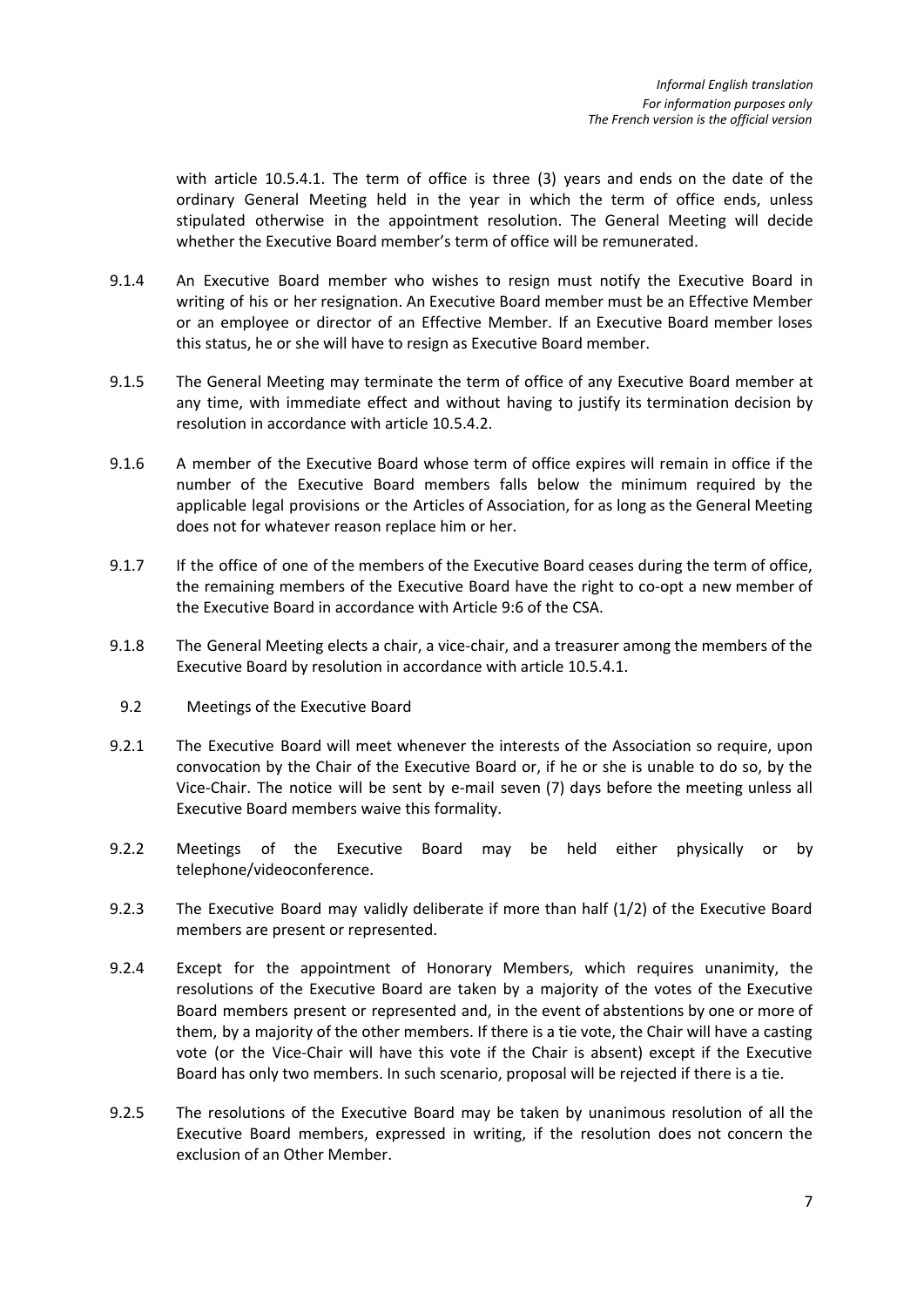- 9.2.6 Resolutions are recorded in minutes. The minutes are signed by the Chair of the Executive Board and the other Executive Board members who wish to sign the minutes.
- 9.2.7 Unless the law prohibits this, the minutes can be signed electronically and stored electronically.
	- 9.3 Conflict of interest
- 9.3.1 If an Executive Board member has a direct or indirect interest of a patrimonial nature that conflicts with the interest of the Association, he or she must inform the other Executive Board members before the Executive Board deliberates on the matter. His or her statement and explanation about the nature of this conflicting interest must be included in the minutes of the meeting of the Executive Board deliberating and resolving on the matter. The Executive Board is not allowed to delegate this decision. If the majority of the Executive Board members have a conflict of interest on the same matter, the decision will be submitted to the General Meeting for approval. If the General Meeting approves the decision, the Executive Board can execute this decision.
- 9.3.2 The Executive Board member with the conflicting interest withdraws from the meeting and abstains from the deliberation and the vote regarding the matter in question.
- 9.3.3 If the Association does not qualify (or no longer qualifies) as a small association according to the criteria of Article 3:47§2 of the CSA, the Executive Board has additional obligations pertaining to its decisions and transactions. It must describe in the minutes the nature of its decisions or transactions and their justifications as well as its patrimonial consequences for the Association. This part of the minutes will be included in its entirety in the annual report or in the document filed together with the annual accounts.
- 9.3.4 If the Association has appointed a statutory auditor, the minutes of the meeting of the Executive Board are communicated to him. The statutory auditor assesses in a separate section of the report referred to in Article 3:74 of the CSA, the patrimonial consequences of the transaction for the Association and sets them out in a separate section of the report referred to in Article 3:74 of the CSA.
- 9.3.5 The above procedure does not apply to usual transactions that are carried out under the conditions prevailing on the market for similar transactions.
- 9.4 Powers
- 9.4.1 The Executive Board has the broadest powers for the administration and management of the Association as well as for the representation of the Association. All powers that are not reserved to the General Meeting under the CSA or the Articles of Association are exercised by the Executive Board. In any event, the powers of the Executive Board include the power to:
	- (i) prepare and convene the General Meeting;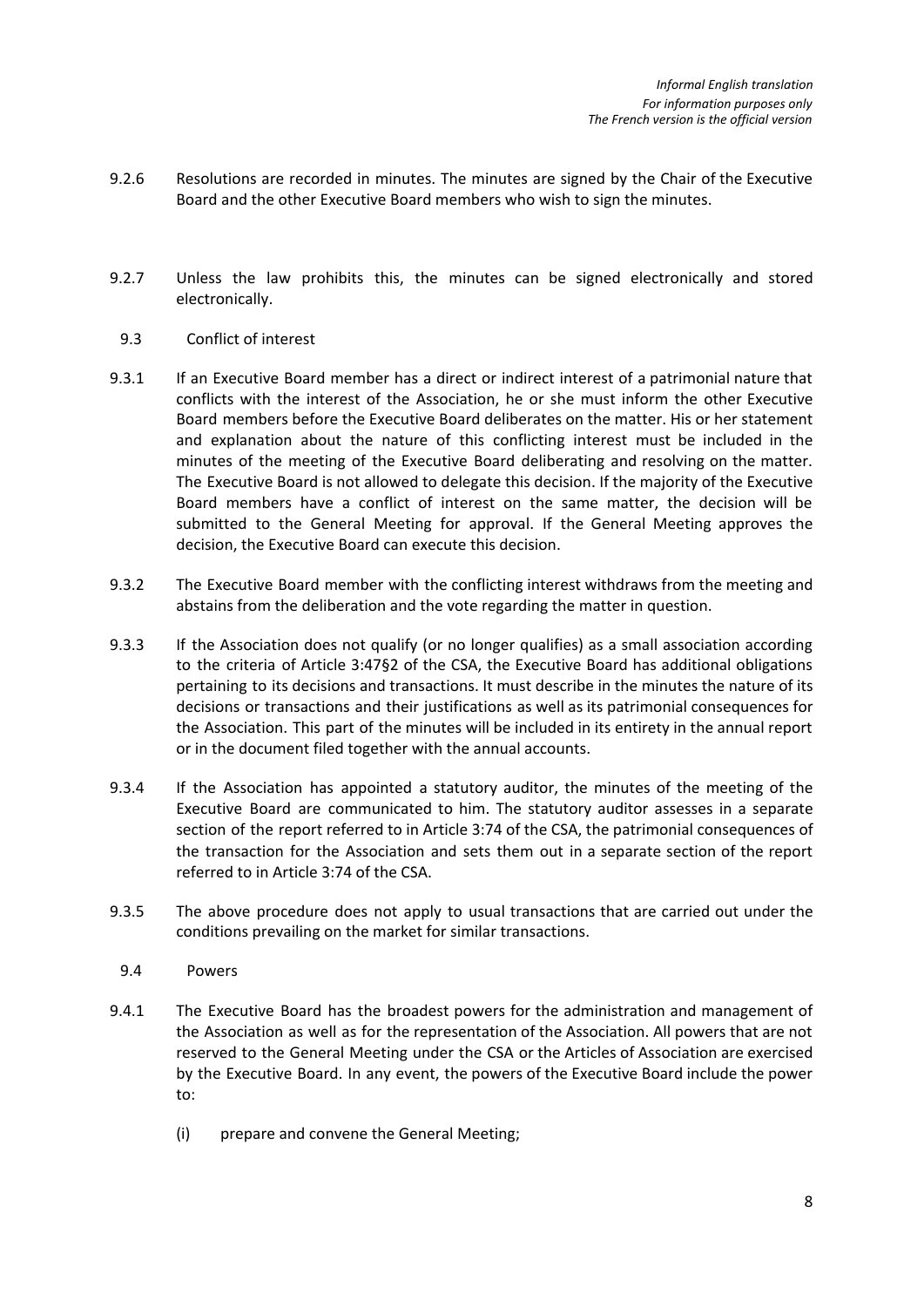- (ii) implement the resolutions taken by the General Meeting;
- (iii) manage the accounting, prepare the budget and the documents to be submitted to the General Meeting;
- (iv) approve membership applications of Members;
- (v) elect Honorary Members;
- (vi) adopt internal regulations in accordance with article 12 below;
- (vii) set the amount of the annual membership fee and impose levies to be paid, within the limits provided for in article 6.2 above; and
- (viii) adopt guidelines on the data protection of the Association, which set out the principles for collection, processing and use of personal data by the Association.
- 9.4.2 Daily Management
- 9.4.2.1 The Executive Board may delegate the daily management, in the sense of Article 9:10 CSA, of the Association to a person, Executive Board member or not, and irrespective of whether this person is a Member. If this person is an Executive Board member, he or she will bear the title of Managing Director. If this person is not an Executive Board member, he or she will bear the title of Manager, General Manager or any other title indicated in the resolution on his or her appointment.
- 9.4.2.2 The person in charge of daily management may, in the context of such management, grant special and limited powers to a representative. The Executive Board will decide whether the person in charge of daily management should be remunerated.
- 9.4.2.3 The Executive Board may revoke the delegation of powers to the daily management with or without prior notice or payment of compensation.

#### **10. GENERAL MEETING**

- 10.1 Composition
- 10.1.1 The General Meeting is composed of all Effective Members.
- 10.1.2 Only Effective Members have the right to vote at General Meetings. Voting Members have one (1) vote each, and Double Voting Members and International Distributor Members have two (2) votes each.
- 10.1.3 Other Members do not have voting rights at the General Meeting, but may attend General Meetings as observer.
- 10.1.4 Each Member may be represented by another Effective Member holding a duly signed, written proxy. Each Effective Member may only be granted three proxies. A separate proxy must be granted for each General Meeting.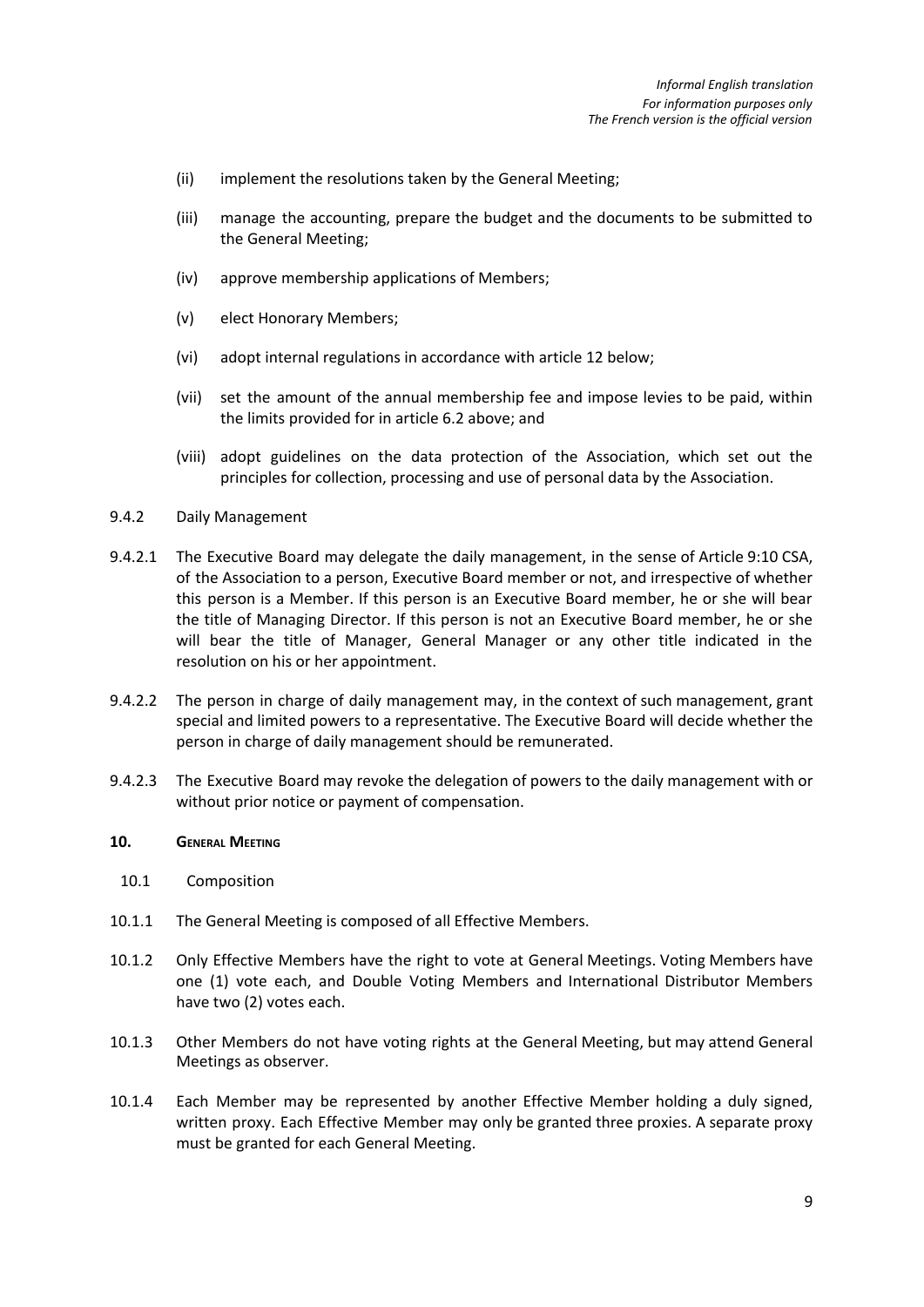#### 10.2 Powers

The General Meeting has all the powers expressly conferred upon it by the CSA as well as by these Articles of Association. The powers of the General Meeting include, in particular, the power to:

- (i) amend the Articles of Association;
- (ii) appoint and remove Executive Board members and set their remuneration should they be remunerated;
- (iii) elect the chair, vice chair, and treasurer from among the Executive Board members;
- (iv) appoint and remove a statutory auditor and determine its emoluments;
- (v) grant discharge to the Executive Board members and the statutory auditor (if one has been appointed);
- (vi) approve the annual accounts and the budget;
- (vii) dissolve the Association;
- (viii) exclude Effective Members;
- (ix) transform the Association into an international not-for-profit association, a cooperative company registered as a social enterprise or into a registered cooperative company social enterprise; and
- (x) execute or accept a contribution of a universality for free.
- 10.3 Meeting Convocation
- 10.3.1 The General Meeting meets at least once a year.
- 10.3.2 The General Meeting is convened by the Executive Board by e-mail at least fifteen (15) days before the date of the General Meeting. The notice is sent to the Effective Members, the directors and the statutory auditor (if one has been appointed).
- 10.3.3 The notice of the meeting will mention the place, date and agenda of the meeting. If five percent (5%) of the Effective Members requests to have an item added to the agenda, this item will be added to the agenda.
- 10.3.4 Except if there is a written waiver, a copy of the documents that must be made available in accordance with the applicable legal provisions will be sent at the same time as the notice of the meeting to the persons entitled thereto under the applicable legal provisions.
- 10.3.5 An Extraordinary General Meeting may be convened at any time by resolution of the Executive Board, either at the request of the Executive Board or when twenty percent (20 %) of the Effective Members so requests. Such request must be signed by the Effective Members and addressed to the Executive Board. The Executive Board must convene the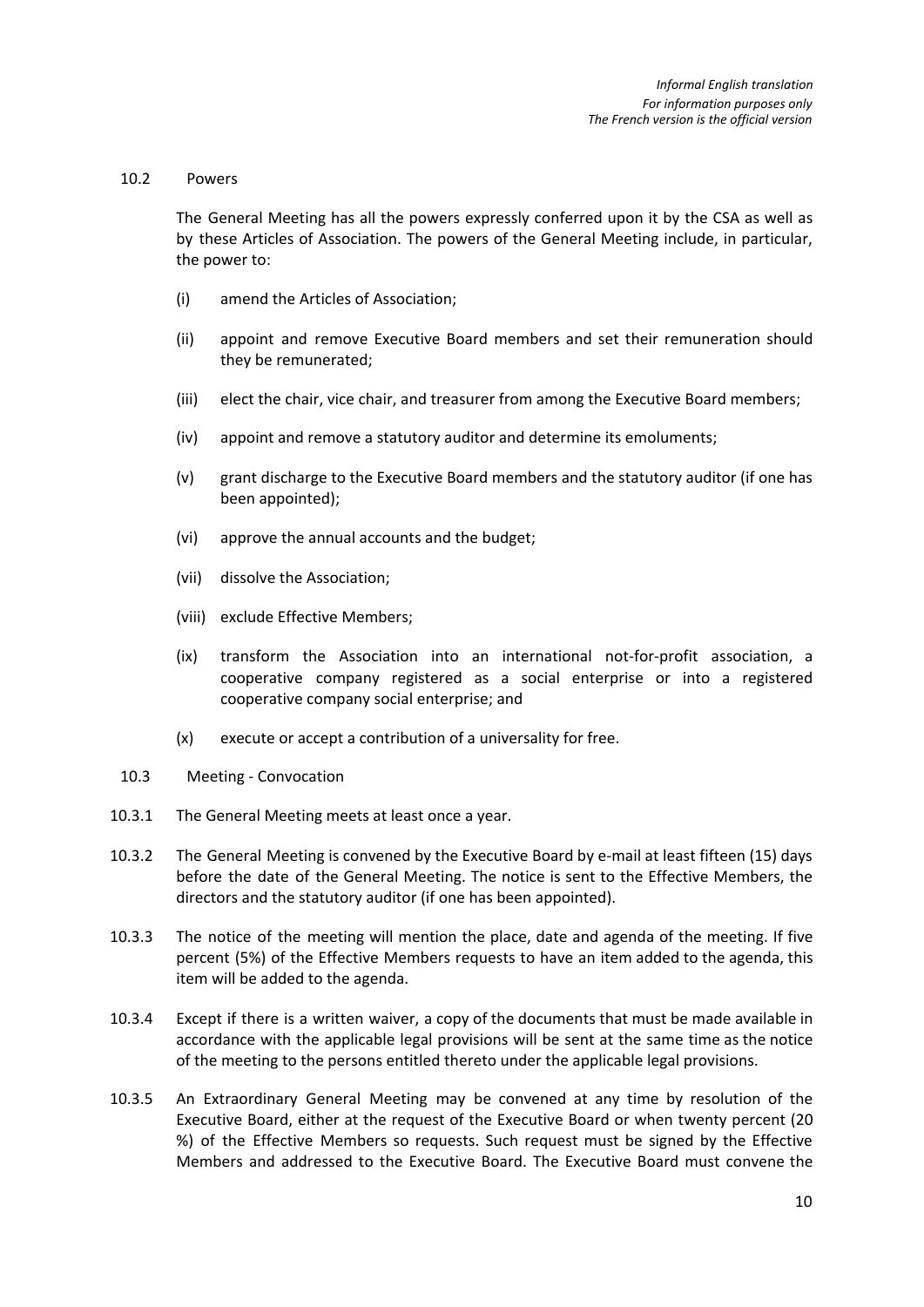General Meeting within twenty-one (21) days from the date of the request, and the General Meeting must be held no later than the fortieth (40) day following the request. The request must specify the items to be placed on the agenda.

### 10.4 Remote Participation

- 10.4.1 The Effective Members are allowed to participate in the General Meeting remotely via an electronic means of communication made available by the Association, except if this is not permitted by the law.
- 10.4.2 For the fulfilment of the conditions regarding majority and quorum, the Effective Members who participate at the General Meeting in this way are considered present at the place where the General Meeting is held.
- 10.4.3 The electronic means of communication referred to above must allow the Association to verify the capacity and the identity of the Effective Member.
- 10.4.4 The Effective Member who wishes to make use of it must at least be able to directly, simultaneously, and continuously take cognizance of the discussions during the General Meeting and to exercise its voting right with regard to all items on which the General Meeting has to decide.
- 10.4.5 The bureau, the Executive Board members, and the statutory auditor (if appointed) must not participate remotely at the General Meeting.
- 10.5 Deliberation and voting
- 10.5.1 General Meetings are presided by the chair of the Executive Board or, in his or her absence, by the vice-chair of the Executive Board or, in his or her absence, by the treasurer. If no member of the Executive Board is present, the General Meeting elects a chair. The chair decides to appoint a secretary.
- 10.5.2 Voting modalities are determined by the chair of the General Meeting. A secret ballot will take place if 1/3rd (one-third) of the Effective Members present or represented so request. If the resolution concerns the exclusion of an Effective Member or the appointment/revocation of an Executive Board member, it must always be by secret ballot.
- 10.5.3 Quorum and majority principle
- 10.5.3.1 Without prejudice to the stricter provisions of the CSA or the Articles of Association, the General Meeting meets and deliberates validly if at least twenty percent (20%) of the Effective Members are present or represented.
- 10.5.3.2 Without prejudice to the stricter provisions of the CSA or the Articles of Association, resolutions are validly approved by the General Meeting if they obtain more than half (1/2) of the votes cast at the Meeting.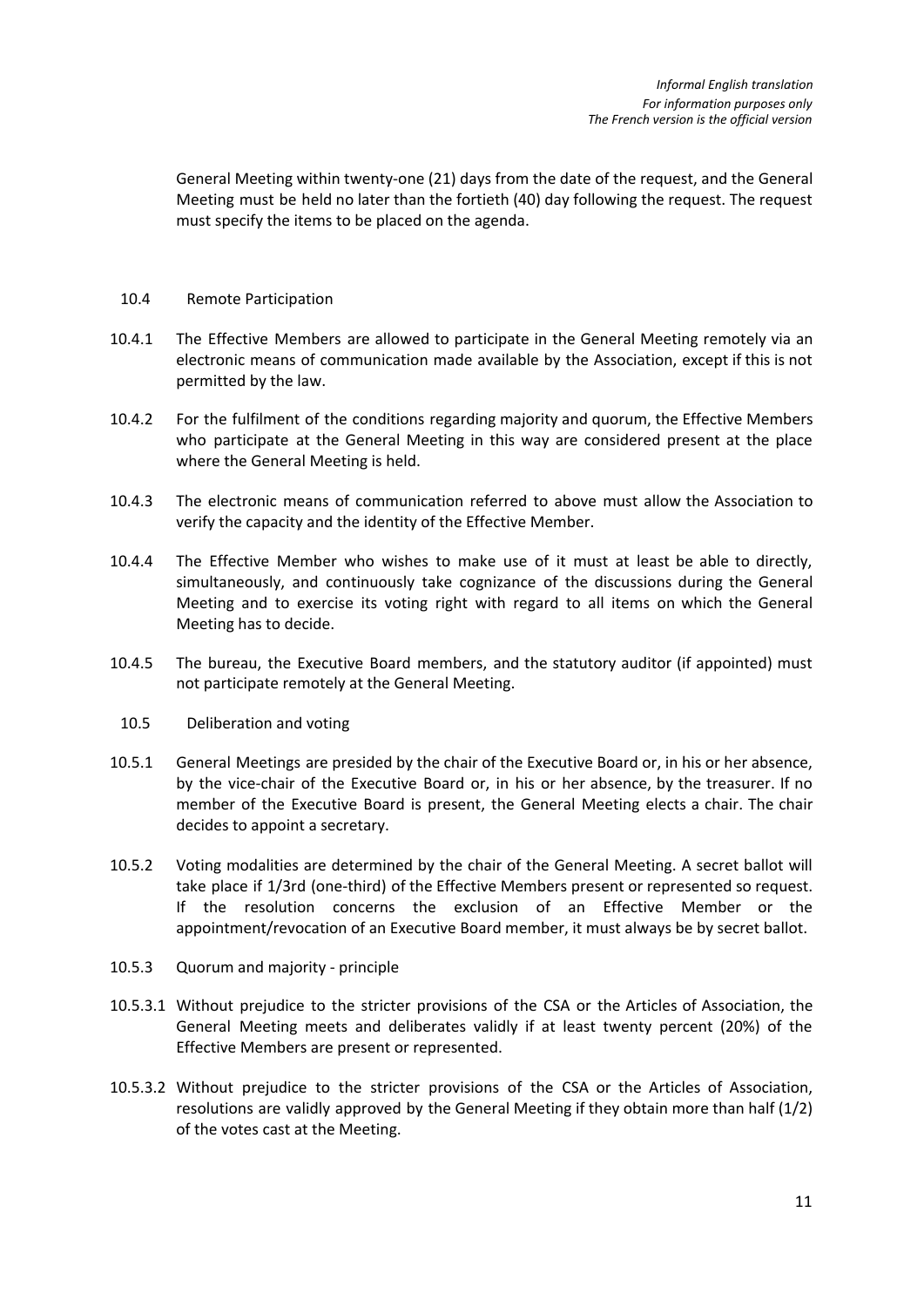- 10.5.3.3 Abstentions or invalid votes are not taken into account for the calculation of the votes.
- 10.5.3.4 The General Meeting may not vote on items that are not mentioned on the agenda.
- 10.5.3.5 In the event of a tie vote, the chair of the General Meeting will have a casting vote.
- 10.5.4 Majority appointment and revocation of Executive Board members
- 10.5.4.1 Any candidate standing for election as member of the Executive Board will be elected if he or she obtains more than half (1/2) of the votes cast at the General Meeting. If no one has received more than half (1/2) of the votes cast, a new round is organised between the two (2) candidates who have received the most votes. The candidate obtaining the most votes is then elected. If only one candidate is standing for election, then he or she will always have to obtain more than half (1/2) of the votes cast at the General Meeting.
- 10.5.4.2 Resolutions concerning the revocation of a mandate of an Executive Board member can be taken if a majority of three-quarters (3/4ths) votes in favor of that resolution at the General Meeting.
- 10.5.5 Quorum and majority Exclusion Amendments to the Articles of Association
- 10.5.5.1 Resolutions concerning the exclusion of an Effective Member can be taken if two-thirds (2/3rds) of the Effective Members are present or represented and a two-thirds (2/3rds) majority votes in favor of that resolution at the General Meeting.
- 10.5.5.2 Resolutions concerning the amendment of the Association's Articles of Association can be taken if two-thirds (2/3rds) of the Effective Members are present or represented and a majority of three-quarters (3/4ths) votes in favor of that resolution at the General Meeting.
- 10.5.5.3 Resolutions concerning the amendment of the object or purpose as well as the dissolution of the Association can be taken if two-thirds (2/3rds) of the Effective Members are present or represented and a four-fifths (4/5ths) majority vote in favor of that resolution at the General Meeting
- 10.5.5.4 The two-thirds (2/3rds) quorum requirement referred to in this article 10.5.5 is required only for the first General Meeting that is convened. The second General Meeting can validly decide regardless of the number of Effective Members present or represented. The second General Meeting may not be held less than fifteen (15) days following the date of the first General Meeting.
- 10.5.6 Minutes of the General Meeting

The minutes of the General Meetings are signed by the chair and the secretary (if the chair has appointed one). The minutes are kept in a separate file at the Association's registered office. Third parties may take cognizance of the decisions of the General Meeting in the manner set out in article 9:23 CSA.

10.5.7 Unanimous written resolutions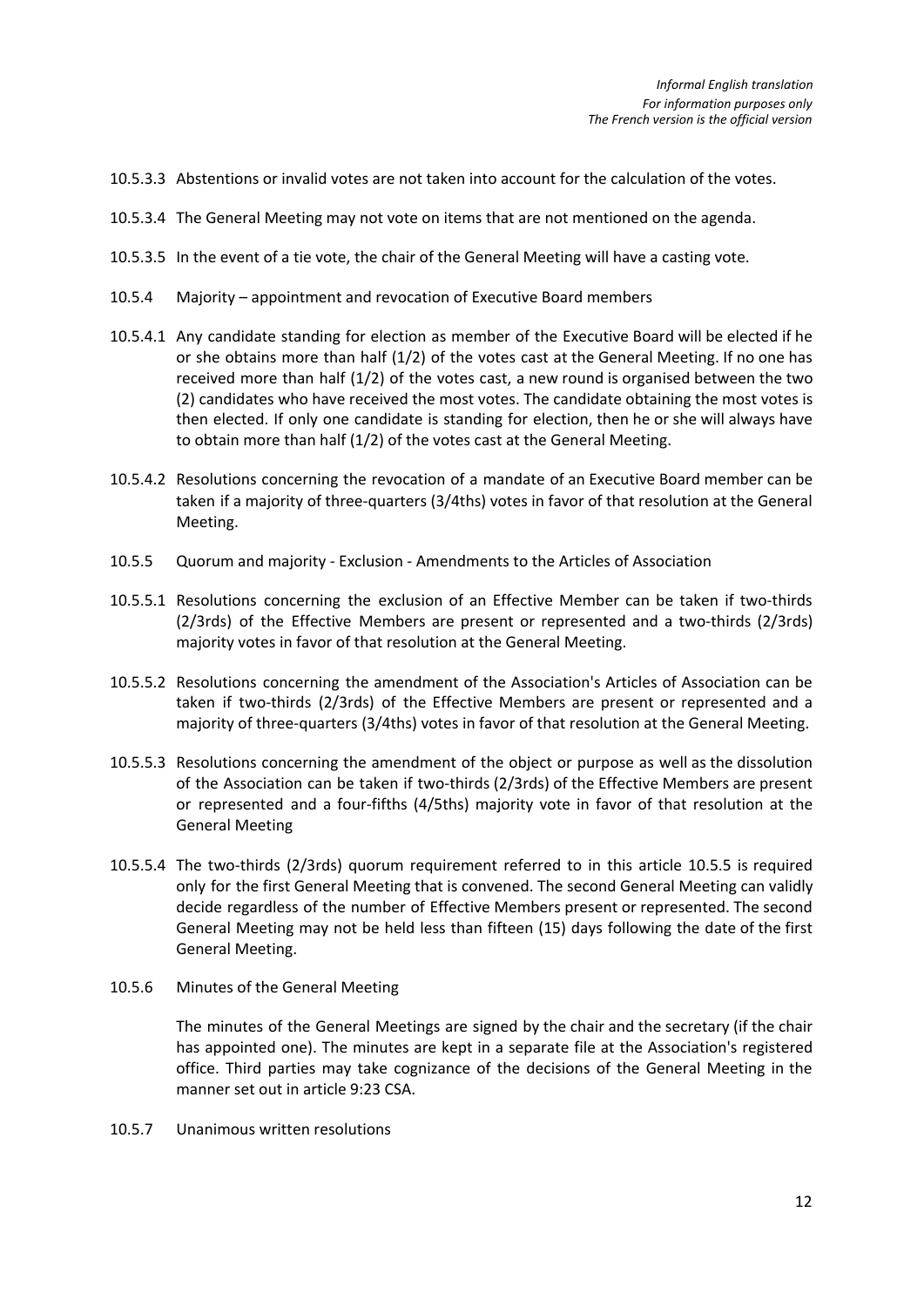Effective Members may, unanimously and in writing, take all resolutions within the power of the General Meeting, with the exception of those (i) that must be recorded by authenticated deed, (ii) that concern amendments to the Articles of Association, (iii) that concern the exclusion of Effective Members, and (iv) that concern the appointment of new Executive Board members.

## **11. REPRESENTATION**

- 11.1 The Executive Board represents the Association towards third parties and in court, as plaintiff or defendant.
- 11.2 The Association will also be validly represented by (i) two Executive Board members and by (ii) the Managing Director, towards third parties and in court, as plaintiff or defendant.
- 11.3 Within the limits of daily management, the Association is also validly represented by the person entrusted with the daily management.
- 11.4 Furthermore, the Association is validly represented special proxyholder, acting within the limits of their mandates.

# **12. INTERNAL REGULATIONS**

- 12.1 The Executive Board may draw up and implement internal regulations in accordance with the CSA. If the internal regulations concern the powers of the General Meeting, as provided for in the Articles of Association or prescribed by law, the General Meeting will have to approve such provisions of the internal regulations.
- 12.2 The internal regulations may not be contrary to the Articles of Association or the legal provisions in force.

## **13. FINANCIAL YEAR**

- 13.1 The financial year begins on January 1 and ends on December 31 of each year.
- 13.2 The Executive Board will submit to the General Meeting the accounts of the Association, drawn up in accordance with Belgian law, for approval. These must be submitted no later than six months after the end of the financial year in question.
- 13.3 The provisional budget for the year, which follows on the General Meeting, is submitted for approval at the same time as the time of the accounts' submission. Within thirty (30) days from the date of their approval by the General Meeting, the accounts are filed by the Executive Board in accordance with Belgian law.
- 13.4 If the Association is legally obliged to appoint a statutory auditor, the statutory auditor must be appointed by resolution of the General Meeting in accordance with article 10.5.3 of the Articles of Association. The term of office of the statutory auditor will be three (3) years.
- 13.5 The statutory auditor may only be dismissed during its term of office by virtue of a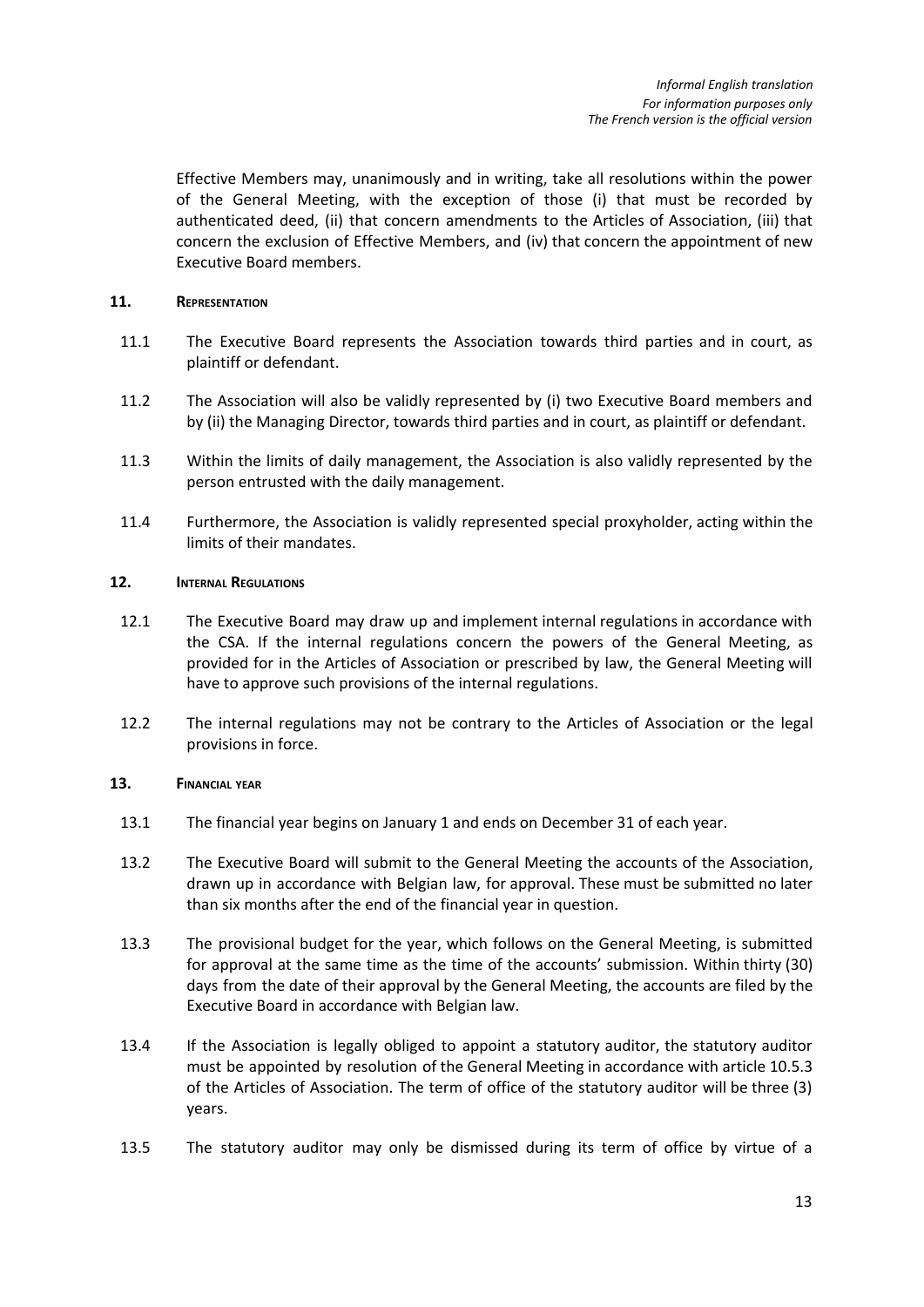resolution of the General Meeting taken on just and proper grounds. If there is a works council, it must first give its assent.

13.6 If the Association is not legally obliged to appoint a statutory auditor, each Effective Member has, individually, the investigative powers and inspection rights of a statutory auditor. The Effective Member may be represented or assisted by an external accountant.

### **14. EMAIL ADDRESS**

- 14.1 Each Executive Board member, statutory auditor or liquidator must communicate an e-mail address to the Association at the beginning of his or her term of office.
- 14.2 Each Member may communicate an e-mail address at any time to the Association for the purpose of communicating with the Association. Any communication to such electronic addresses will be considered to have been validly made until the person concerned communicates another electronic address or his/her wish to no longer communicate by email. Where appropriate, the email address may be replaced by another equivalent means of communication.

## **15. JURISDICTION**

If any dispute arises between the Association, its Members, Executive Board members, statutory auditor and liquidators relating to the affairs of the Association and the performance of these Articles of Association, the courts of the judicial district where the Association's registered office is located has exclusive jurisdiction, unless this is expressly waived by the Association.

## **16. MISCELLANEOUS PROVISIONS**

- 16.1 If the Association dissolves, the General Meeting will appoint one or more liquidators, determine their powers and resolute on the allocation to be given to the net assets of the Association.
- 16.2 If the Association dissolves, any surplus existing on the day of dissolution will in principle be distributed to one or more not-for-profit associations, a private or public foundation, or an international not-for-profit association that pursues the same objectives as those of the Association, as referred to in article 2Purpose Articles of Association. The General Meeting may decide otherwise, in accordance with the CSA.
- 16.3 The CSA supplements these Articles of Association. If any provision of these Articles of Association is held to be illegal, invalid or unenforceable, in whole or in part, under the CSA or under any applicable law, the provision or part thereof will be deemed not to form part of these Articles of Association, and the legality, validity or enforceability of the remainder of these Articles of Association will not be affected.

## **17. TRANSITIONAL PROVISIONS**

17.1 First financial year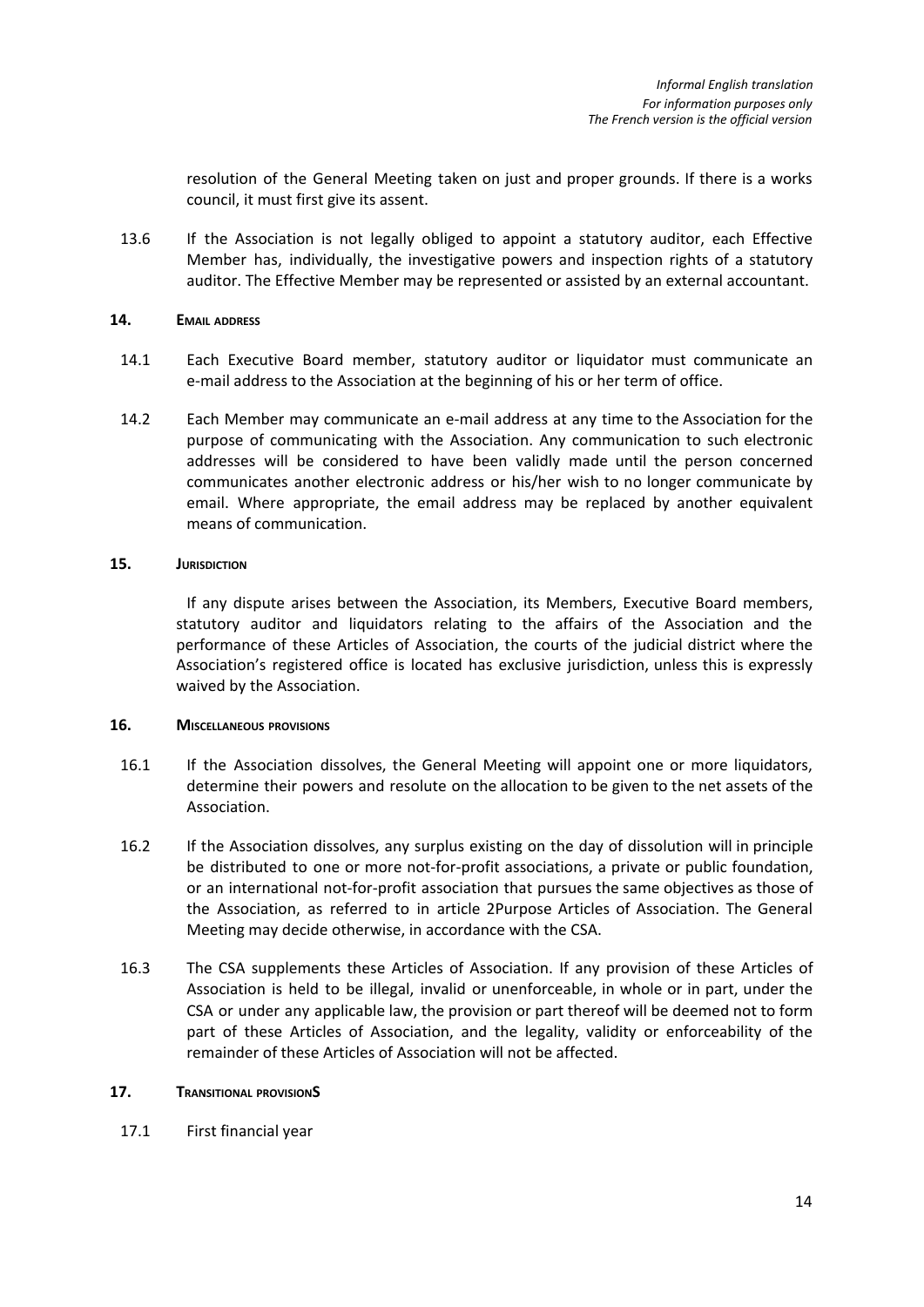The first financial year begins on the day of the Association's incorporation and ends on 31 December 2021.

- 17.2 First General Meeting
- 17.2.1 Appointment of the first Executive Board Members

The General Meeting unanimously decides to appoint the following persons as Executive Board member of the Association with effect from this day for a period of three (3) years:

- (i) Mr. Dustin Dahlmann, born on 15 March 1986, Itzehoe, Germany and residing Bergkoppel 7 D, 25337 Köln-Reisiek, Germany.
- (ii) Mr. Umberto Roccatti, born on 20 May 1976, Turin, Italy, and residing Corso Duca Degli Abruzzi 10 pn. 2, 10128 Turin, Italy.

Mr. Ciprian Vasile Boboi, born 3 June 1987 in Zalau, Romania and residing Piata Alba Iulia, nr. 7, bl. 16, ap. 35, sector 3, Bucuresti, postal code 031103, Romania.

The General Meeting also unanimously decides that their mandate is not remunerated.

17.2.2 Appointment of chairman, vice-chairman and treasurer.

Subsequently, the General Meeting decides unanimously to appoint:

- (i) Mr. Dustin Dahlmann as chairman of the Executive Board;
- (ii) Mr. Umberto Rocatti vice-chairman of the Executive Board; and
- (iii) Mr. Ciprian Vasile as treasurer of the Association.

\* \*

\*

The undersigning parties decide to give a mandate to Gisèle Rosselle, lawyer, Céderic Devroey, lawyer, Thijs Keuleers, lawyer, or any other lawyer at the law firm Strelia CV, whose offices are located Rue Royale 145, 1000 Brussels, each of them acting alone and with power of sub-delegation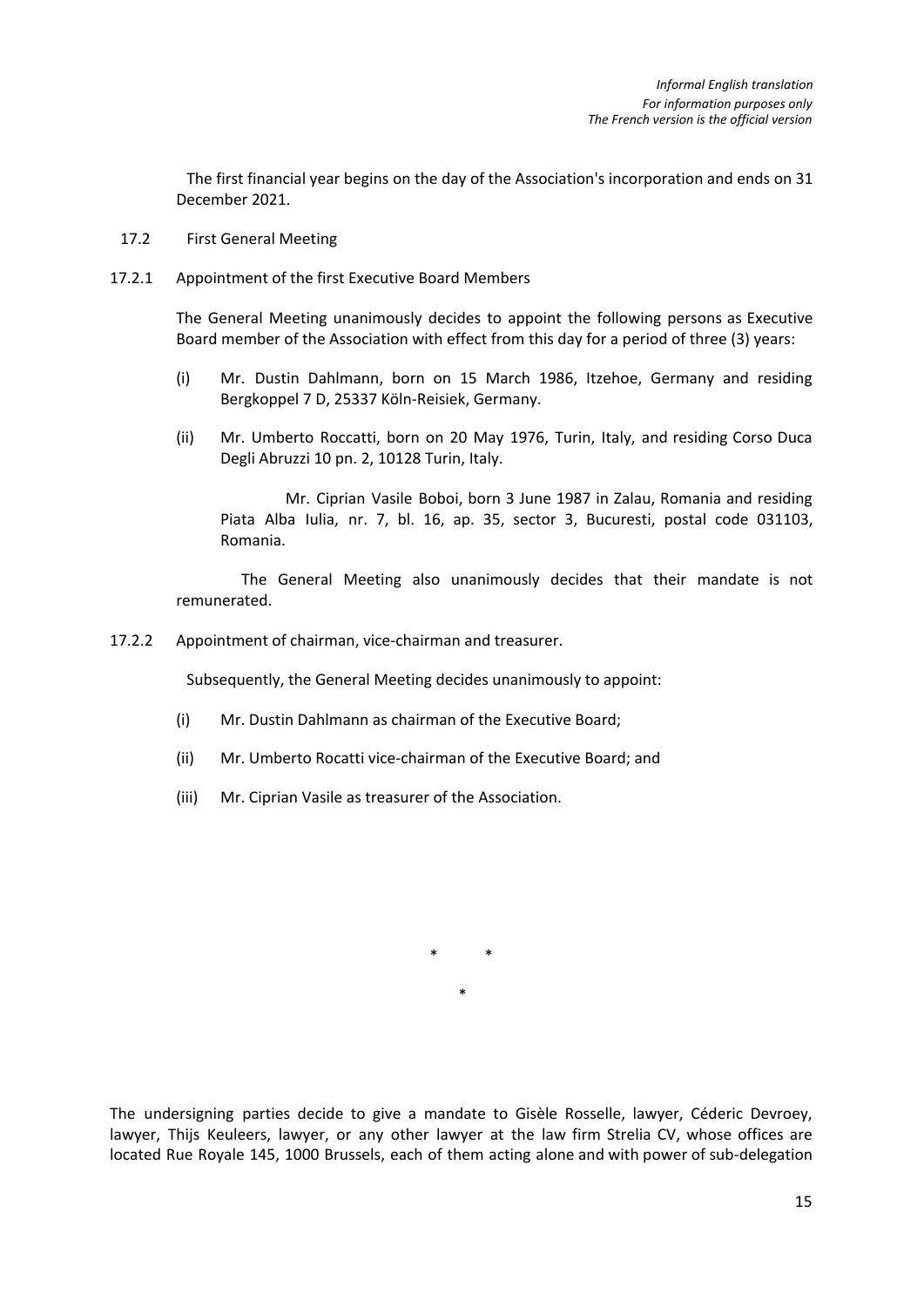in order to carry out (i) the filing of the incorporation deed of the Association with the Court of Enterprises, (ii) the publication formalities, (iii) the registration of the not-for-profit association at the register of legal persons, (iv) the establishment of the register of the members of the Association and (v) any other formalities relating to the registration of the not-for-profit association with the competent authorities, where applicable, with the Administration of Value Added Tax, as well as with a company counter in order to ensure the registration/correction of data in the Crossroads Bank for Enterprises.

> \* \* \*

This incorporation deed may be executed in counterparts and this has the same effect as if the signatures were on a single copy of this incorporation deed. All counterparts taken together will constitute one and the same instrument.

On 14 December 2020, in accordance with article 2:5 §2 of the CSA, the undersigned have signed this incorporation deed in two (2) original copies, one for the filing at the Court of Enterprises and one for the files of the Association.

\* \*

\*

**Bündnis für Tabakfreien Genuss e.V.** Name: Dustin Dahlmann Title: Director

**Asociata Industriei de Vaping** Name: Ciprian Vasile Boboi Title: Director

**Associazione Nazionale Produttori Fumo Elettronico** Name: Umberto Roccatti Title: Director